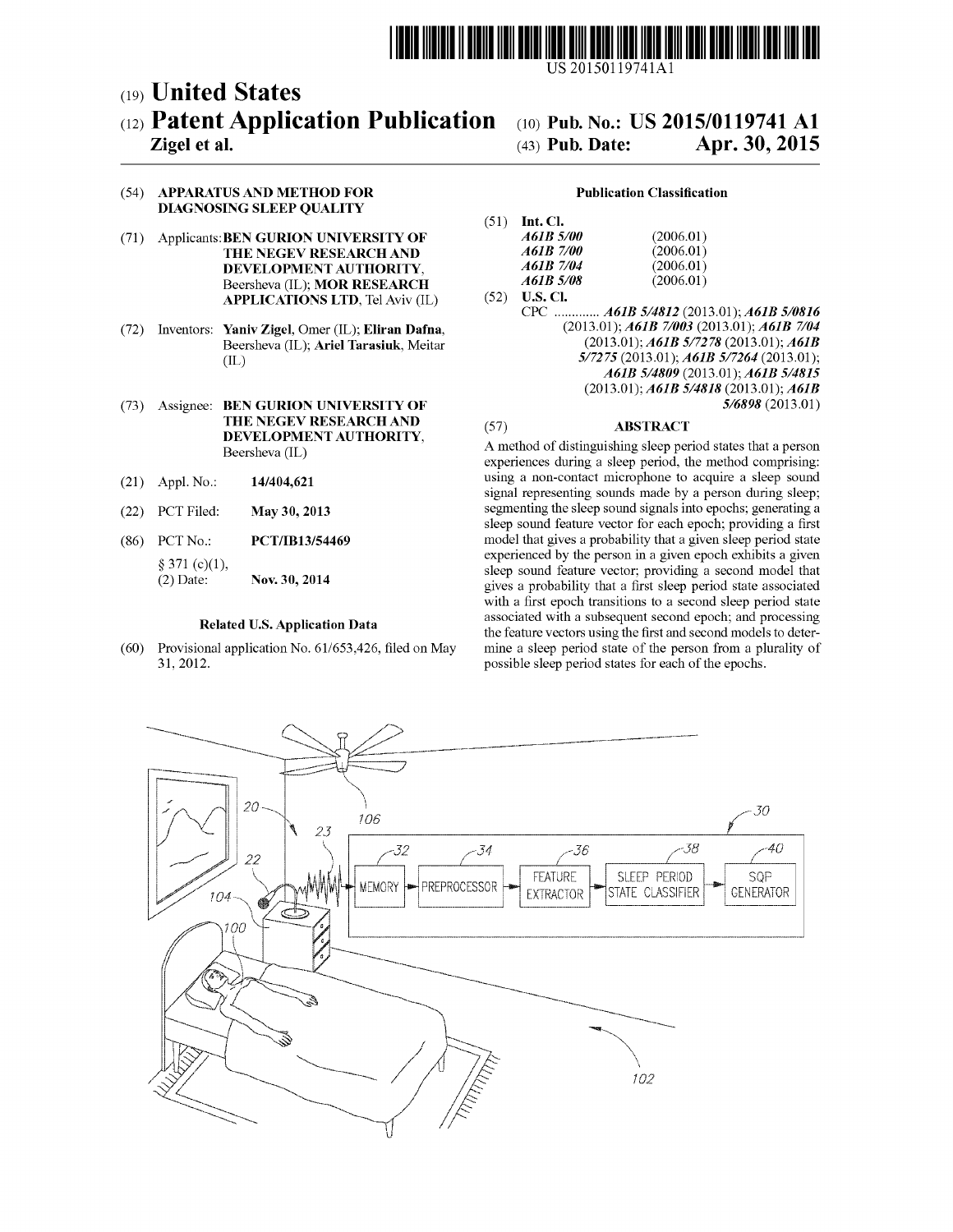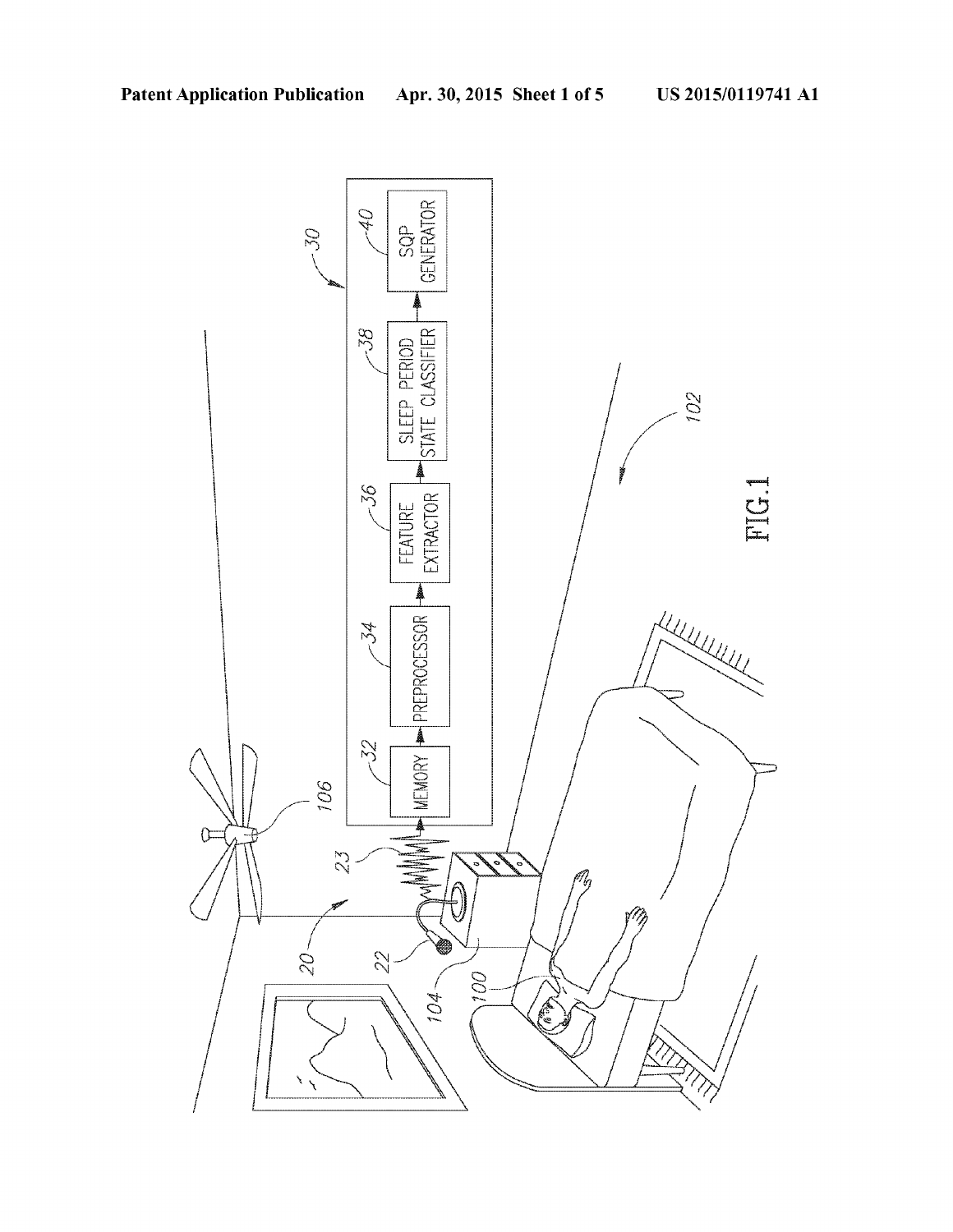



FIG.2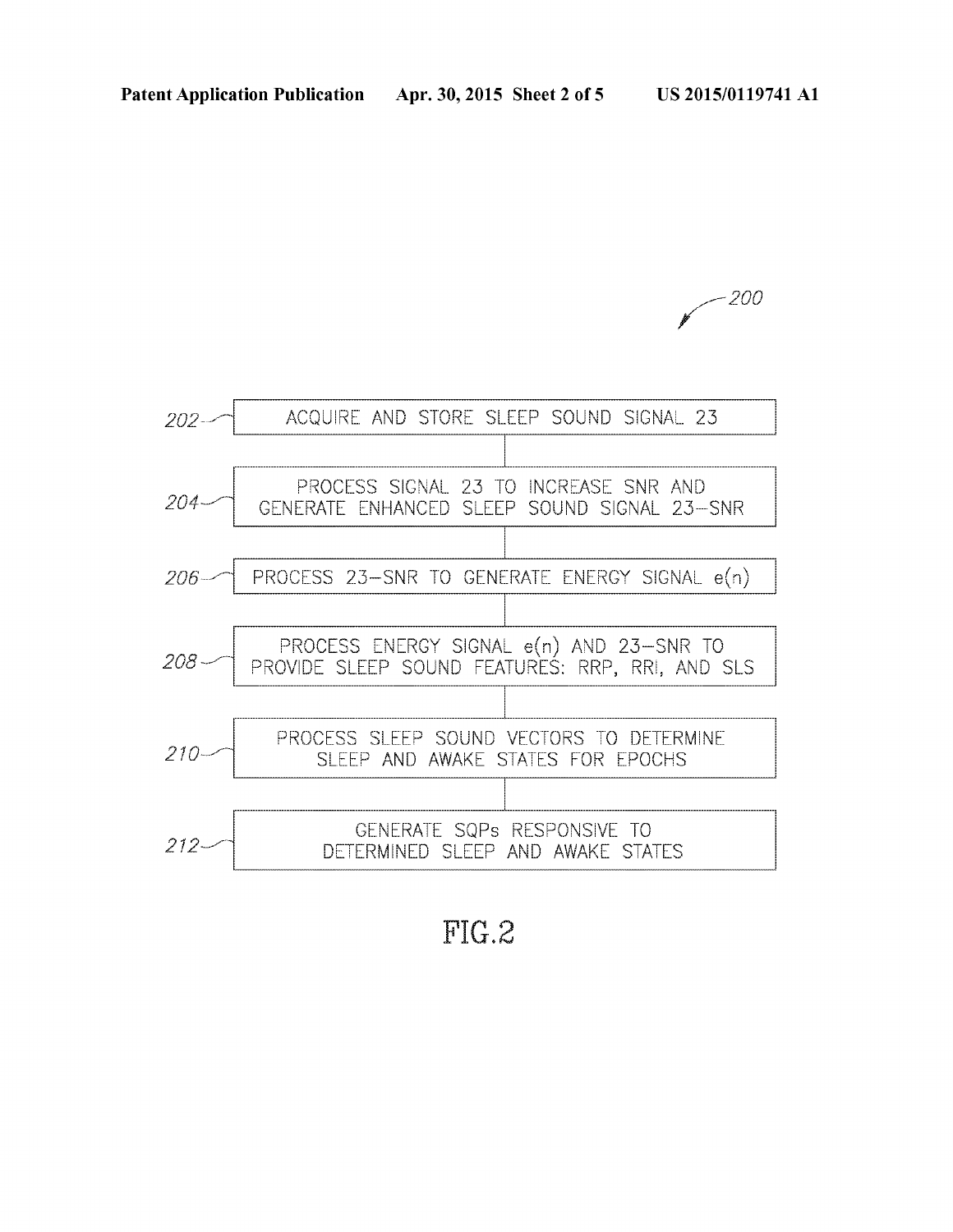





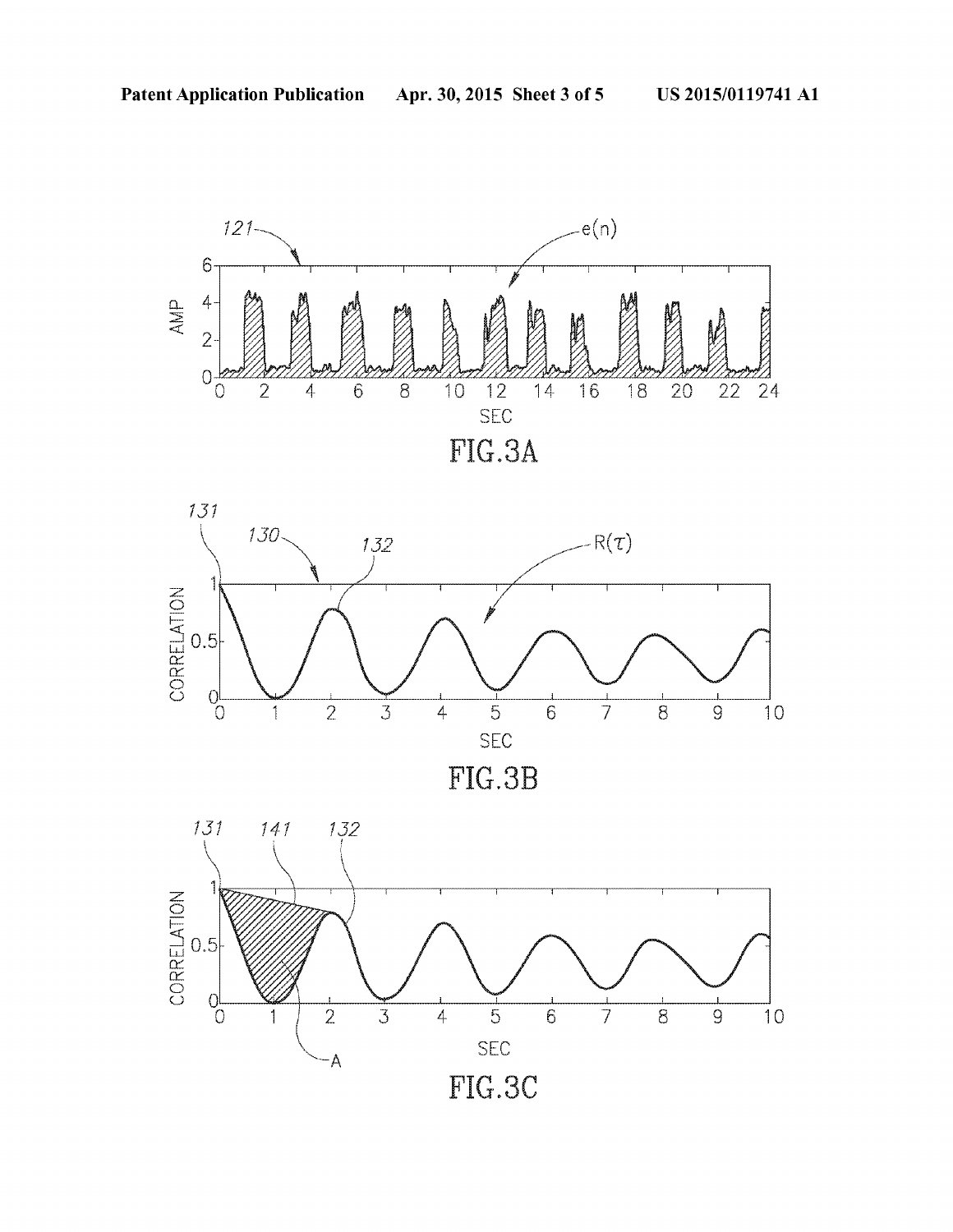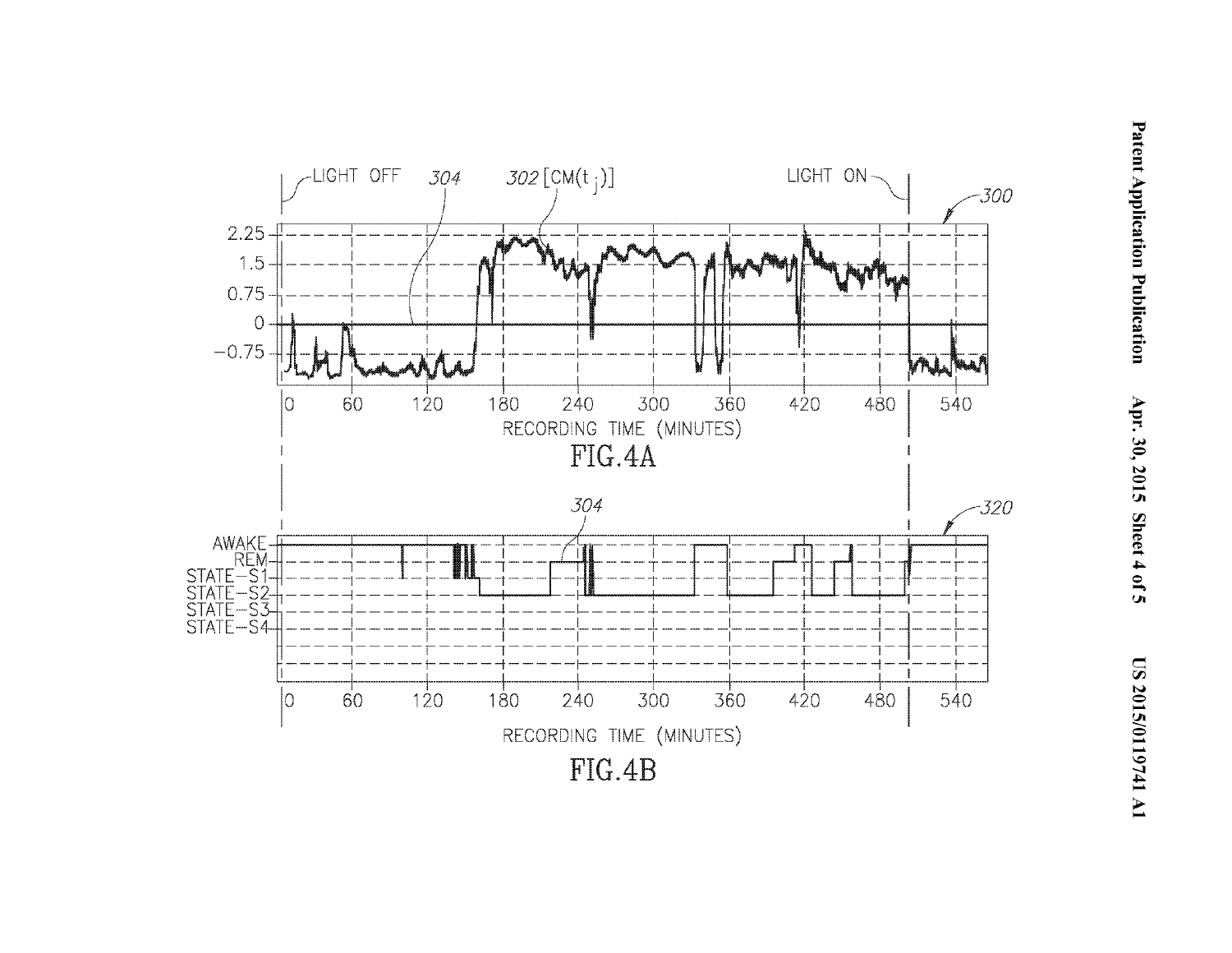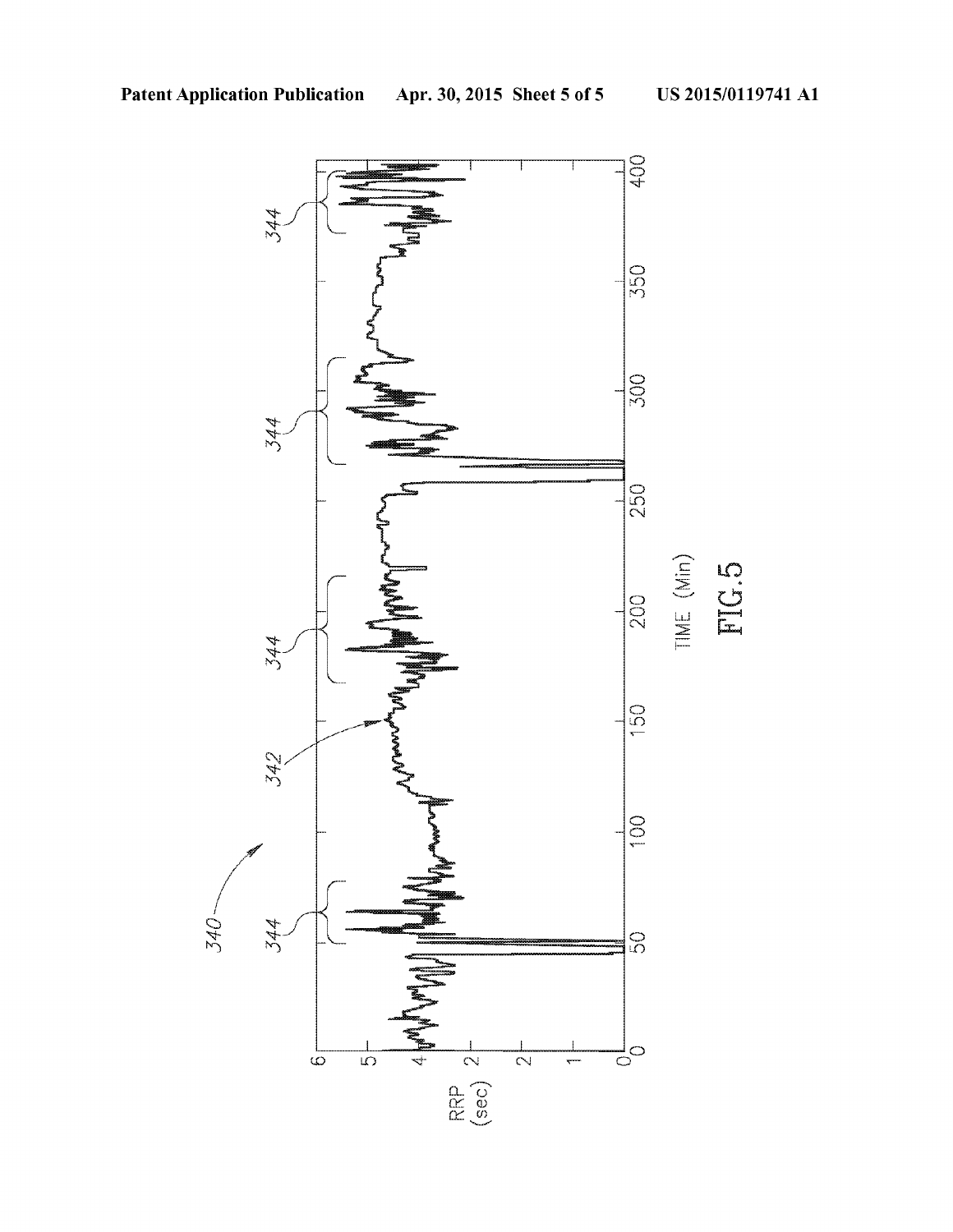### **APPARATUS AND METHOD FOR DIAGNOSING SLEEP QUALITY**

#### RELATED APPLICATIONS

**[0001]** The present application claims the benefit under 35 U.S.C. 119(e) of U.S. Provisional Application 61/53,426 filed on May 31, 2012, the disclosure of which is incorporated herein by reference.

#### TECHNICAL FIELD

**[0002]** Embodiments of the invention relate assessing sleep quality.

#### BACKGROUND

**[0003]** Sleep disorders appear to be quite widespread, and complaints and worries about real or imagined sleep disorders and levels of discomfort with respect to how much sleep one gets and quality of sleep are common subjects for discussion. It is estimated that between 40% and 60% of the population in modern societies are affected, or possibly believe they are affected to some degree by sleep disorder. Real sleep disorders can be serious and may be considered to be disease conditions on their own and/or can lead to disease conditions that interfere with normal physical, mental, and/or emotional functioning.

**[0004]** By way of example, it is estimated that 60% of the population suffer from insomnia, 30-70% suffer from snoring, and between 2% to 7% of the population suffer from obstructive sleep apnea (OSA). OSA is characterized by repetitive collapse or narrowing of the upper airway passages during sleep that impairs ventilation, may lead to total or near total cessation of breathing and disrupts sleep. OSA events are typically associated with episodes of snoring that may be followed by long silent periods during which there is no breathing. The periods of no breathing are typically followed by neurological arousal of the person from sleep that initiates activity to reopen the upper airway passages and reestablish breathing. The activity to reestablish breathing is generally accompanied by relatively intense, loud snorts and/or gasps as the person struggles to regain breathing.

**[0005]** Sleep disorders can result in a spectrum of undesirable effects that includes besides anxiety, daytime drowsiness, impairment of concentration and motor functions, and potentially relatively long term, serious health risks. For example, OSA is associated with increased cardiovascular morbidity.

**[0006]** Conventionally, diagnosing a person's sleep disorders, and in particular OSA, involves performing a sleep study, referred to as polysonmography, (PSG). PSG is a relatively complicated and expensive procedure that is carried out in a sleep laboratory during the person's overnight stay in the laboratory. PSG typically involves attaching a variety of sensors to the patient's body to track performance of a battery of physiological activities and functions. The tracked activities and functions may include brain activity, eye motion, skeletal muscle activation, respiratory efforts, and heart function during sleep.

**[0007]** In addition to being uncomfortable, expensive, and equipment intensive, PSG studies to determine quality and disturbances of a person's sleep are not readily accessible. It is estimated for example, that the waiting period for PSG has been reported to be a few weeks to more than a year in the United States.

#### **SUMMARY**

**[0008]** An aspect of an embodiment of the invention relates to providing a non-contact method for distinguishing a person's states of sleep from states of his or her wakefulness responsive to sounds that the person makes during a sleep period. A "sleep period" refers, by way of example, to a period, such as a nocturnal sleep period, a siesta period, or a period of dozing, during which a person exhibits a state of sleep, or exhibits states of sleep interrupted by a state of wakefulness. A state of wakefulness may be referred to as an "awake state". The sounds, hereinafter also referred to as "sleep sounds", that the person makes during the sleep period are acquired using a non-contact microphone, which generates sleep sound signals representative of the sleep sounds. The sleep sound signals are processed to determine whether sleep sounds made by the person during each of a sequence of consecutive time segments into which the sleep period may be segmented indicate that the person is in a sleep state or an awake state during the segment. According to an aspect of an embodiment of the invention, data characterizing the sleep and awake states determined for the time segments are processed to generate a set of sleep quality parameters (SQPs), which are used to provide measures of the sleep quality of the person during the sleep period. Sleep and awake states during a sleep period are generically referred to as "sleep period states"

**[0009]** In an embodiment of the invention, the sleep sound signals are processed to determine a set of features, "sleep sound features", of sleep sounds for each segment that may be used to indicate whether the person is in a sleep state or an awake state during the segment. A classifier uses the sleep sound feature vectors to determine whether sleeps sounds generated by the person during a segment of the sleep period indicate that the person is in a sleep state or an awake state during the segment. The set, also referred to as a sleep sound feature vector, of sleep sound features may comprise a respiratory rhythm period (RRP), a respiratory rhythm intensity (RRI), and a snore likelihood score (SLS), for the time segment.

**[0010]** In an embodiment of the invention, the classifier determines whether a given segment of the sleep period is associated with a sleep or awake state responsive to a probability that the sleep sound feature vector for a given segment is associated with a sleep or awake state, and a model that provides probabilities for transitions between sleep and awake states. Optionally, the probability relating a sleep sound feature vector to a sleep period state is provided by a probability function that comprises a Gaussian Mixture model (GMM) of the relationship between sleep sound feature vectors and sleep period states. The model providing transition probabilities may be a hidden Markov model (HMM) configured having a sleep state and an awake state. Optionally the HMM is a two state HMM. The GMM and HMM may be trained on a set of sleep period states determined to be sleep or awake states in accordance with a suitable gold standard procedure, such as a PSG study in a sleep laboratory involving human classification of sleep states.

[0011] In an embodiment of the invention, the set of SQPs comprise at least two or more, or any combination of two or more SQPs, such as total sleep time (TST) a sum of the durations of sleep states in a sleep period; sleep latency (SL) an elapsed time to falling asleep from a time of lying down to go to sleep; sleep efficiency (SE) a ratio between TST and total time spent lying down to sleep during the sleep period;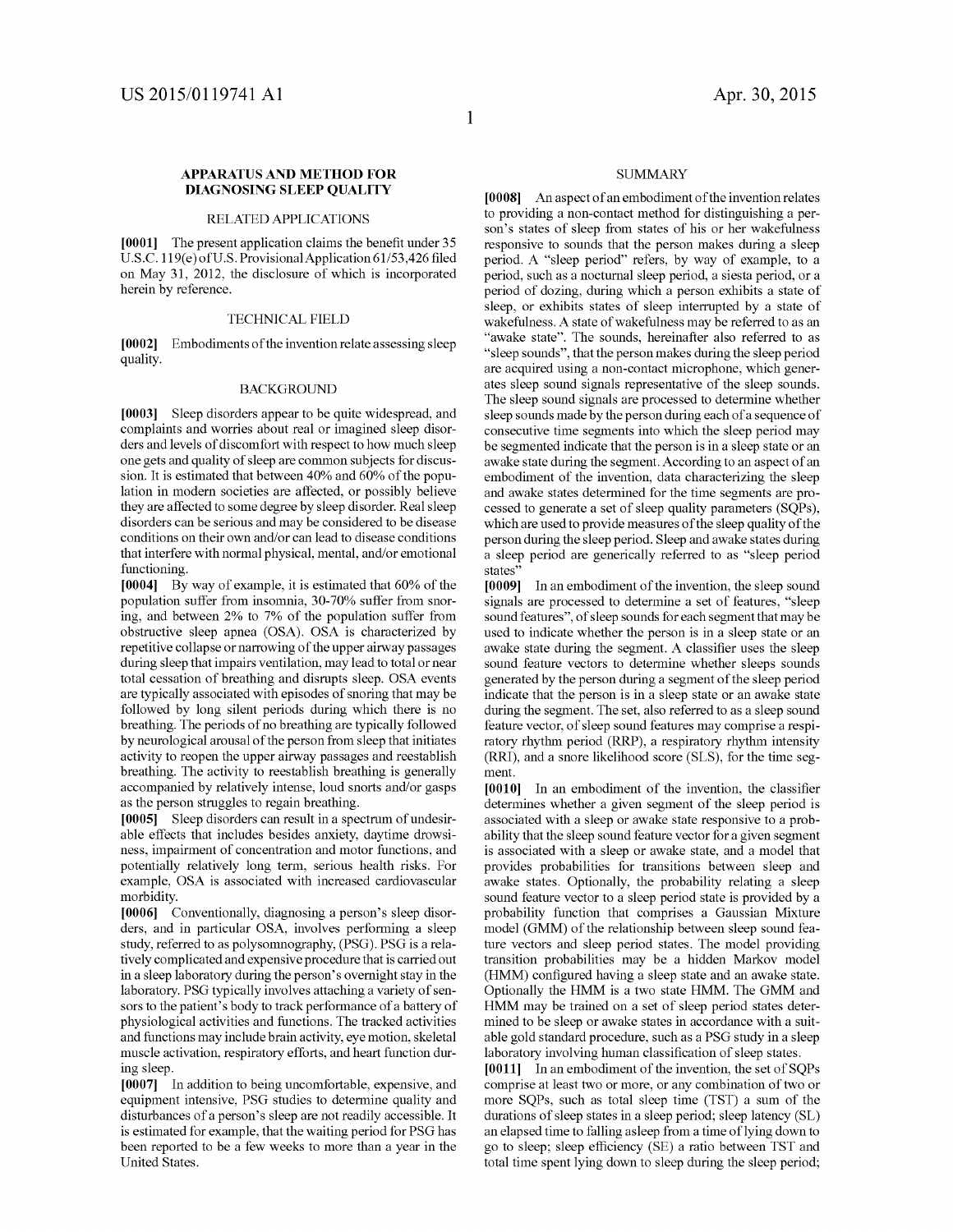**[0012]** An aspect of an embodiment of the invention relates to providing a method of distinguishing different sleep states responsive to sleep sound signals and using occurrence of different sleep states to provide a measure of quality of a person's sleep. Optionally, the different states of sleep comprise a state of rapid eye movement (REM) sleep and a state of non-REM (NREM) sleep. In an embodiment of the invention, a sleep sound feature vector comprises a feature or features that may be used to advantage in distinguishing REM from NREM sleep states. The feature or features may comprise at least one or more features that provides a measure of lability of activity of a person during a sleep period, such as a measure of respiration rate variability (RRV) or variability of time delay (VOD) between a breath inhale and a breath exhale.

**[0013]** In experiments performed to compare SQPs determined in accordance with an embodiment of the invention with SQPs determined using a conventional PSG method, measurements of SQPs were acquired for sleep periods for a group of people using both methods. Measurements for same SQPs determined by both methods were substantially the same to within standard deviations associated with the measurements.

**[0014]** There is therefore provided in accordance with an embodiment of the invention, a method of distinguishing sleep period states that a person experiences during a sleep period, the method comprising: using a non-contact microphone to acquire a sleep sound signal representing sounds made by a person during sleep; segmenting the sleep sound signals into epochs; generating a sleep sound feature vector for each epoch; providing a first model that gives a probability that a given sleep period state experienced by the person in a given epoch exhibits a given sleep sound feature vector; providing a second model that gives a probability that a first sleep period state associated with a first epoch transitions to a second sleep period state associated with a subsequent second epoch; and processing the feature vectors using the first and second models to determine a sleep period state of the person from a plurality of possible sleep period states for each of the epochs. Optionally, the first model comprises a Gaussian mixture model (GMM). Optionally, the second model comprises a hidden Markov model (HMM).

**[0015]** In an embodiment of the invention, processing the feature vectors using the first and second models to determine a sleep period state for each of the epochs comprises determining for each epoch a probability that the person is experience an awake state  $p(A)$  and a probability  $p(S)$  that the person is experiencing a sleep state during the epoch. Optionally, the method comprises determining a value for a classification metric, CM, for the epoch responsive to  $p(A)$  and  $p(S)$ for the epoch. The method may comprise determining that the person is experiencing an awake state or a sleep state during the epoch responsive to the value of the CM and a classifier threshold for the CM value.

[0016] In an embodiment of the invention, the method comprises using the determined sleep period states to determine a sleep quality parameter (SQP) indicative of a quality of sleep for the person. Optionally, using the sleep period states to determine a SQP comprises determining a value for at least one, or any combination of: a total sleep time (TST); sleep latency (SL); sleep efficiency (SE); wake-time after sleep onset (WASO); and/or an awakening index (AI).

**[0017]** In an embodiment of the invention, the sleep sound vector comprises a value for at least one of, or for each of any combination of: a respiration rate period (RRP); a respiration rate intensity (RRI); a snore likelihood (SL); and/or at least one lability feature. Optionally determining a value for RRP comprises determining an autocorrelation function as a function of time displacement for sleep sounds that occurred during the epoch.

**[0018]** Determining a value for RRI may comprise determining a line tangent to a maximum of the autocorrelation for a time displacement equal to zero and a first maximum of the correlation function for a time displacement greaterthan zero. Optionally the method comprises, determining a value for an area factor responsive to an area between the tangent line and the autocorrelation function, and determining a value for RRI responsive to the area function and the magnitude of the first maximum.

**[0019]** In an embodiment of the invention, determining a SL comprises: identifying a portion of the sleep sound signal having an energy greater than a threshold energy and duration greater than a minimum duration; determining a snore feature vector for the portion; and determining a probability, p(snore), that the portion exhibits a snore and a probability, p(noise), that the portion exhibits noise rather than a snore responsive to the snore feature vector. Optionally, determining SL comprises determining SL equal to a snore likelihood score SLS that is a function of  $p(\text{snore})$  and  $p(\text{noise})$ . Determining SLS optionally comprises determining an event score equal to (log p(snore)-log p(noise) for the portion. Optionally, determining SLS comprises determining SLS to be equal to a maximum of event scores for portions of the sleep sound signal in the epoch.

**[0020]** In an embodiment of the invention, a !ability feature comprises least one of, or any combination of: a measure of respiration rate variability (RRV), variability of time delay (VOD) between a breath inhale and a breath exhale, variability in RRI, and/or snores duration.

**[0021]** There is further provided in accordance with an embodiment of the invention, apparatus for distinguishing sleep period states that a person experiences during a sleep period, the apparatus comprising: at least one non-contact microphone configured to acquire a sleep sound signal representing sounds made by a person during sleep; and a processor having an executable instruction set configured to: segment the sleep sound signals into epochs; generate a sleep sound feature vector for each epoch; and process the feature vectors using first and second models to determine a sleep period state of the person from a plurality of possible sleep period states for each of the epochs; wherein the first model gives a probability that a given sleep period state experienced by the person in a given epoch exhibits a given sleep sound feature vector and the second model gives a probability that a first sleep period state associated with a first epoch transitions to a second sleep period state associated with a subsequent second epoch.

**[0022]** Optionally, the at least one non-contact microphone comprises a plurality of non-contact microphones. In an embodiment of the invention, at least a portion of the apparatus is housed in a smartphone, PC, laptop, and/or a work book.

**[0023]** In the discussion, unless otherwise stated, adjectives such as "substantially" and "about" modifying a condition or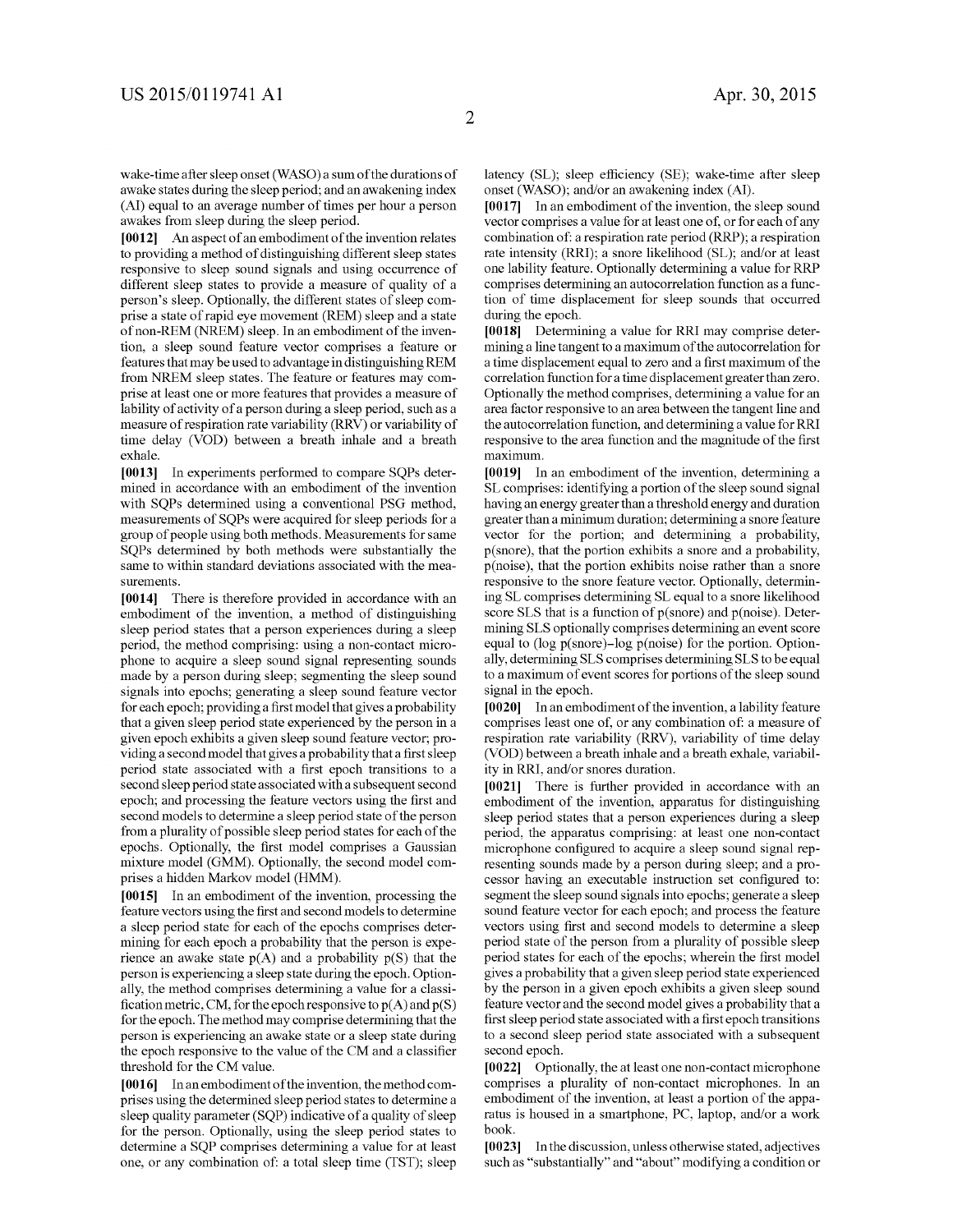relationship characteristic of a feature or features of an embodiment of the invention, are understood to mean that the condition or characteristic is defined to within tolerances that are acceptable for operation of the embodiment for an application for which it is intended. Unless otherwise indicated, the word "or" in the description and claims is considered to be the inclusive "or" rather than the exclusive or, and indicates at least one of, or any combination of items it conjoins.

**[0024]** This Summary is provided to introduce a selection of concepts in a simplified form that are further described below in the Detailed Description. This Summary is not intended to identify key features or essential features of the claimed subject matter, nor is it intended to be used to limit the scope of the claimed subject matter.

#### BRIEF DESCRIPTION OF FIGURES

**[0025]** Non-limiting examples of embodiments of the invention are described below with reference to figures attached hereto that are listed following this paragraph. Identical structures, elements or parts that appear in more than one figure are generally labeled with a same numeral in all the figures in which they appear. A label labeling an icon representing a given feature of an embodiment of the invention in a figure may be used to reference the given feature. Dimensions of components and features shown in the figures are chosen for convenience and clarity of presentation and are not necessarily shown to scale.

**[0026]** FIG. **1** schematically shows apparatus operating to distinguish sleep period states of a person optionally during a nighttime sleep period and generate SQPs for the person responsive to the person's sleep sounds, in accordance with an embodiment of the invention;

**[0027]** FIG. **2** shows a flow diagram that provides details of an algorithm by which the apparatus shown in FIG. **1** determines SQPs responsive to sleep sounds, in accordance with an embodiment of the invention;

**[0028]** FIG. 3A shows a graph of sleep sounds made by the person shown in FIG. **1,** in accordance with an embodiment of the invention;

**[0029]** FIG. 3B shows a graph of an autocorrelation function of the sleep sounds shown in FIG. 3A that may be used to determine a RRP for the sleep sounds shown in FIG. 2A, in accordance with an embodiment of the invention;

**[0030]** FIG. 3C illustrates features of the autocorrelation function shown in FIG. 3B that are used to determine a RRI for the RRP, in accordance with an embodiment of the invention;

**[0031]** FIG. **4A** shows a graph of a classification metric generated responsive to sleep sound feature vectors that may be used to distinguish sleep and awake states in a sleep period of the person shown in FIG. **1,** in accordance with an embodiment of the invention;

**[0032]** FIG. **4B** shows a graph of sleep and awake states determined for the sleep period of the person shown in FIG. **1**  using a PSG apparatus; and

**[0033]** FIG. **5** shows a graph ofRRP that shows correlation between REM sleep states and elevated respiration rate variability RRV, in accordance with an embodiment of the invention.

#### DETAILED DESCRIPTION

**[0034]** FIG. **1** schematically shows a non-contact sleep quality detection apparatus **20,** referred to for convenience of

presentation as "SleepDetective" **20,** operating to generate SQPs for a sleeping person **100** in accordance with an embodiment of the invention. Person **100** is by way of example assumed to be sleeping at night in a bedroom **102** of his own house. Sleep Detective **20** comprises a computer system **30** and at least one microphone, represented by a microphone **22,** optionally placed on a night table **104** near person **100,** and optionally directly connected to the computer system.

**[0035]** Microphone **22** registers sleep sounds made by person **100** during the person's nighttime sleep period sleep and sounds that are not made by the person that reach the microphone during the sleep period. Sounds that are made by the person comprise for example, breathing sounds, snoring sounds, coughing and voice sounds, and motion sounds that are produced by motion of the person, such as bed creaking and blanket rustling sounds. Sounds that are not made by the person may comprise street sounds and sounds originating in other rooms of the person's house that reach the bedroom, and sounds made by appliances, such as a whining sound made by an overhead fan **106** in bedroom **102.** Sounds not made by the person may also include sounds made by another person (not shown) in the bedroom.

**[0036]** For convenience of presentation, sounds that are registered by microphone **22** that are not sleep sounds made by person **100** are referred to as background noise, or noise. Microphone **22** transmits the sounds that it registers as signals schematically represented by a waveform **23,** also referred to as signal **23,** optionally in real time directly to computer system 30 and/or to an interim memory for later transmittal to the computer system. Signal **23** generally comprises sleep sound signals mixed with varying amounts of noise signals, also referred to simply as noise, responsive to background noise.

**[0037]** Computer system **30** processes signal **23** using a method in accordance with an embodiment of the invention discussed below, to identify different sleep period states that person **100** exhibits during sleep and process characteristics of the sleep period states to provide a set of SQPs usable to indicate quality of sleep that person **100** experiences. Computer system **30** may comprise a memory **32** for storing signal **23** that it receives from microphone **22** and is optionally configured having a computer executable instruction set that may have a preprocessor **34,** a feature extractor **36,** a sleep period state classifier **38,** and a SQP generator **40.** 

**[0038]** Preprocessor **34** processes signal **23** stored in memory **32** to increase signal to noise and reduce adulteration of sleep sounds such as snoring and breathing sounds, and optionally motion sounds, in signal **23** by noise. Feature extractor **36** processes preprocessed signal **23** in accordance with an embodiment of the invention to determine sleep sound features and generate sleep sound feature vectors that may be used to distinguish states of sleep from awake states during the nighttime sleep of person **100.** In an embodiment of the invention, the sleep sound features are determined for and define a sleep sound feature vector for each of a series of sequential time segments of signal **23.** The sleep sound feature vector for a given time segment may comprise measures of respiratory rhythm period (RRP), respiratory rhythm intensity (RRI), and snore likelihood score (SLS) determined for the segment.

**[0039]** Sleep period state classifier **38** operates on the sleep sound feature vectors determined for the segments to determine for each of the segments whether person **100** is in a sleep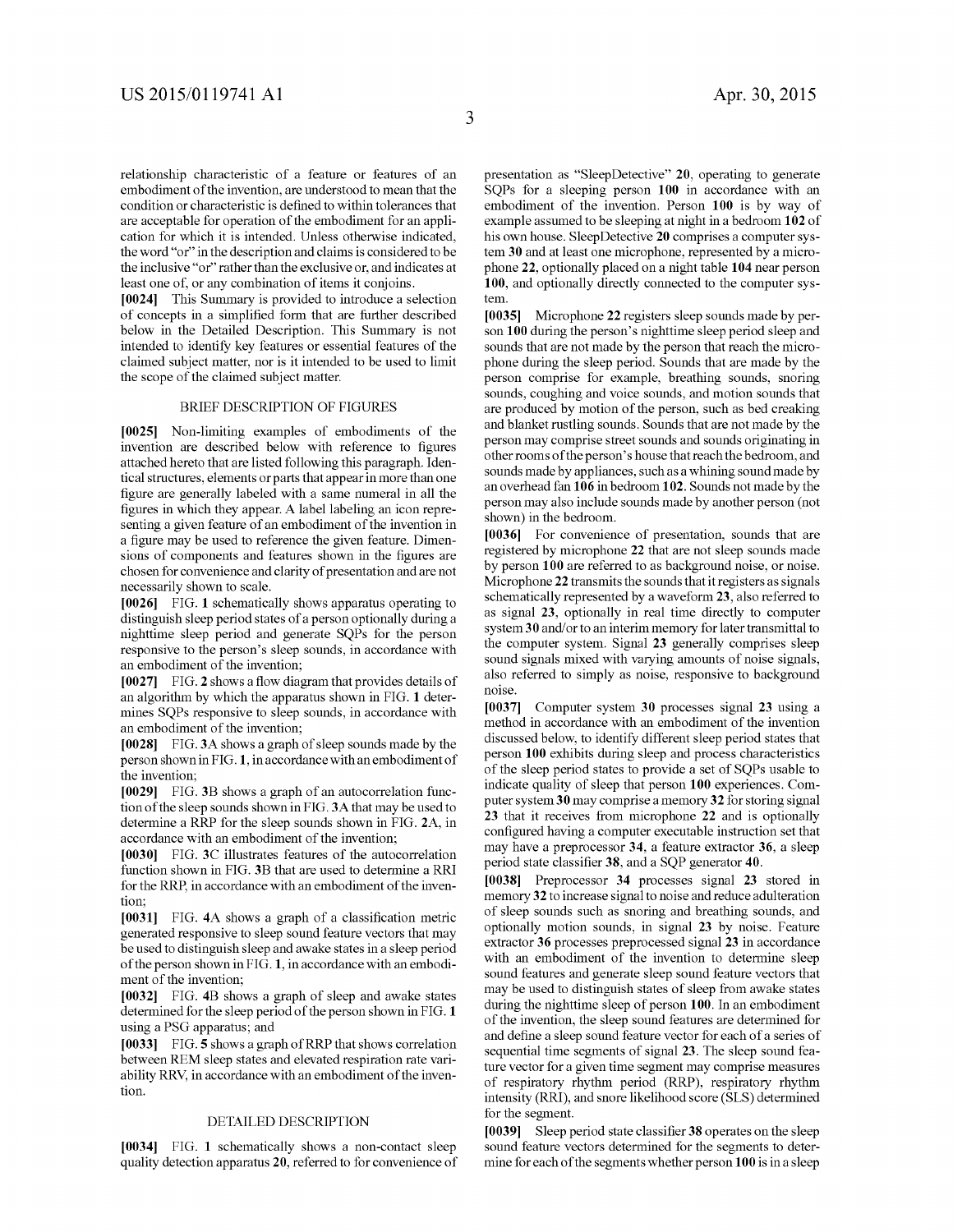state or an awake state. Sleep period state classifier **38** is configured to make the determinations using models that provide transition probabilities between sleep and awake states and a probability that a given sleep sound feature vector is generated by a given sleep or awake state. In an embodiment of the invention, sleep period state classifier **38** is trained on a training set of sleep period time segments for which sleep period states are determined in accordance with a suitable gold standard procedure, such as a PSG study in a sleep laboratory involving human classification of sleep period states. SQP generator **40** processes data that characterizes the sleep period states determined for segments of the nighttime sleep period of person **100** to provide SQPs that may be used to provide an assessment of the sleep quality of the sleep period.

**[0040]** Computer system **30** may be comprised in or comprise any real or virtual computer system or communication device having access to suitable computer resources. For example, the computer system may comprise or be comprised in a smartphone, PC, a laptop, and/or a work book. Computer system **30** may be a distributed system having components and executable instruction sets located in different servers, and may be partially or completely based on access to servers via the internet, that is partially or completely "cloud based". For example, memory **32** may be located close to microphone **22** and directly coupled to the microphone by a wire or wireless communication channel to receive and store sleep sound signal **23.** Preprocessor **34,** feature extractor **36,** sleep period state classifier **38,** and SQP generator **40** may be connected to memory **32** and each other by the internet and reside and function in different internet servers. And whereas microphone **22** is shown separate from computer system **30** it may be comprised as a component in apparatus, for example a smartphone, housing at least a portion of computer system **3 0.**  [ **0041]** Aspects of Sleep Detective **20** and configuration and functioning of preprocessor **34,** feature extractor **36,** sleep period state classifier **38,** and SQP generator40, are discussed below with reference to a flow diagram **200** shown in FIG. **2. [0042]** In a block **202** SleepDetective **20** is turned on and microphone **22** registers sounds made in or reaching room **102** and transmits, optionally analog, electronic signals that form sleep sound signal **23** to computer system **30.** The computer system may convert sleep sound signal **23** from an analog signal to a digital signal and optionally stores the digital sleep sound signal in memory **32.** Hereinafter, unless otherwise specified, reference to sleep sound signal **23** is assumed to reference the digital form of the sleep sound signal. Sleep sound signal **23** includes background sounds, such as background sounds noted above, and respiratory sounds made by person **100** during a sleep period. The sleep sound signal may include electromagnetic interference from power lines and appliances in a neighborhood of SleepDetective **20.** A sleep period, for which an associated sleep sound signal **23** is acquired, may have different durations, and may of course have duration of a nominal full night's sleep of 6-8 hours.

**[0043]** In a block **204,** preprocessor **34** processes signal **23**  stored in memory **32** to increase signal to noise ratio (SNR) of signal **23** and reduce vitiation of breathing and snore sounds by noise to provide a SNR enhanced signal 23-SNR. Optionally, preprocessor **34** employs a noise reduction algorithm that operates to reduce noise due to stationary processes and emphasize non-stationary events such as snores and inhale breaths to generate signal 23-SNR. In an embodiment of the invention, an algorithm based on a Wiener-filter and a decision-directed approach such as proposed by Scalart P, Filho J V (1996); "Speech Enhancement Based on A Priori Signal to Noise Estimation"; Conf Proc IEEE International Conference on Acoustics, Speech, and Signal Processing 2: 629-632.

**[0044]** In a block **206** feature extractor **36** optionally processes signal 23-SNR to segment the signal into a sequence of time segments and generate an energy signal e(n) for each segment, where n refers to a sequential integer index labeling the segments. In an embodiment of the invention, the energy  $signal e(n)$  for a given n-th segment is equal or proportional to a sum of squared amplitudes of signal 23-SNR in the segment, or an average of the squared amplitudes in the segment, weighted by a suitable window function. Optionally, the segments are 60 ms (milliseconds) long with an overlap of about 7 5% providing an energy value at 15 ms time intervals of the energy signal  $e(n)$ , and the window function is a Gaussian window function. In an embodiment of the invention, the energy values are provided and stored in memory **32** in units of dB (decibels).

**[0045]** In a block **208** feature extractor **36** processes the energy signal e(n) and/or signal 23-SNR to determine values of sleep sound features for a sleep period vector that may be used to distinguish sleep states from awake states. In an embodiment, the sleep sound features comprise a respiratory rhythm period, RRP, a respiratory rhythm intensity, RRI, and a snore likelihood score (SLS) for the given period of time.

**[0046]** To determine a RRP, feature extractor **36** segments the energy signal e(n) into a sequence of time segments and for each time segment processes the energy signal e(n) in the segment optionally to determine an autocorrelation function  $R(\tau)$  for the segment as a function of time displacement  $\tau$ . Autocorrelation function  $R(\tau)$  is used to determine periodicity of the sleep sounds for the segment and a RRP for person **100** during the segment. In an embodiment of the invention, RRP is determined to be equal to a value at a time displacement  $\tau = \tau_1$  for which R( $\tau$ ) reaches a first maximum after a maximum of the autocorrelation function at  $\tau=0$ . It is noted that whereas extractor **36** is described as determining RRP using an autocorrelation function, an embodiment of the invention is not limited to autocorrelating  $e(n)$  to determine RRP, and any of various other methods such as a fast Fourier transform (FFT) may be used to determine RRP.

**[0047]** By way of numerical example, in an embodiment of the invention, feature extractor **36** segments energy signal e(n) into 24 s (second) time segments overlapping by 19 seconds and  $\tau_1$  is a time displacement  $\tau$  between 1 sec and 10 sec at which  $R(\tau)$  peaks. FIG. 3A shows a graph 120 of function e(n) as a function of time acquired for person **100** by Sleep Detective **20.** The abscissa is in units of seconds and the ordinate, which indicates amplitude of e(n) in arbitrary units. FIG. 3B shows a graph 130 of function  $R(\tau)$  as a function of time displacement  $\tau$ . R( $\tau$ ) exhibits a first peak 132 at a time displacement  $\tau_1$ =2 sec following a peak **131** of R( $\tau$ ) at  $\tau$ =0, indicating that person **100** is breathing at about 30 breaths per minute. It is noted that energy functions e(n) and autocorrelation function shown in FIGS. 3A-3B were acquired for a real person using a Sleep Detective similar to SleepDetective **20.** 

**[0048]** In an embodiment of the invention, RRI is determined to be equal to a value of  $R(\tau_1)$  times an area factor "AF", in symbols RRI=R( $\tau_1$ )AF. Area factor AF may be determined responsive to an area A between peaks **131** and **132** of R( $\tau$ ) at  $-\tau=0$  and  $\tau_1$  respectively and a straight line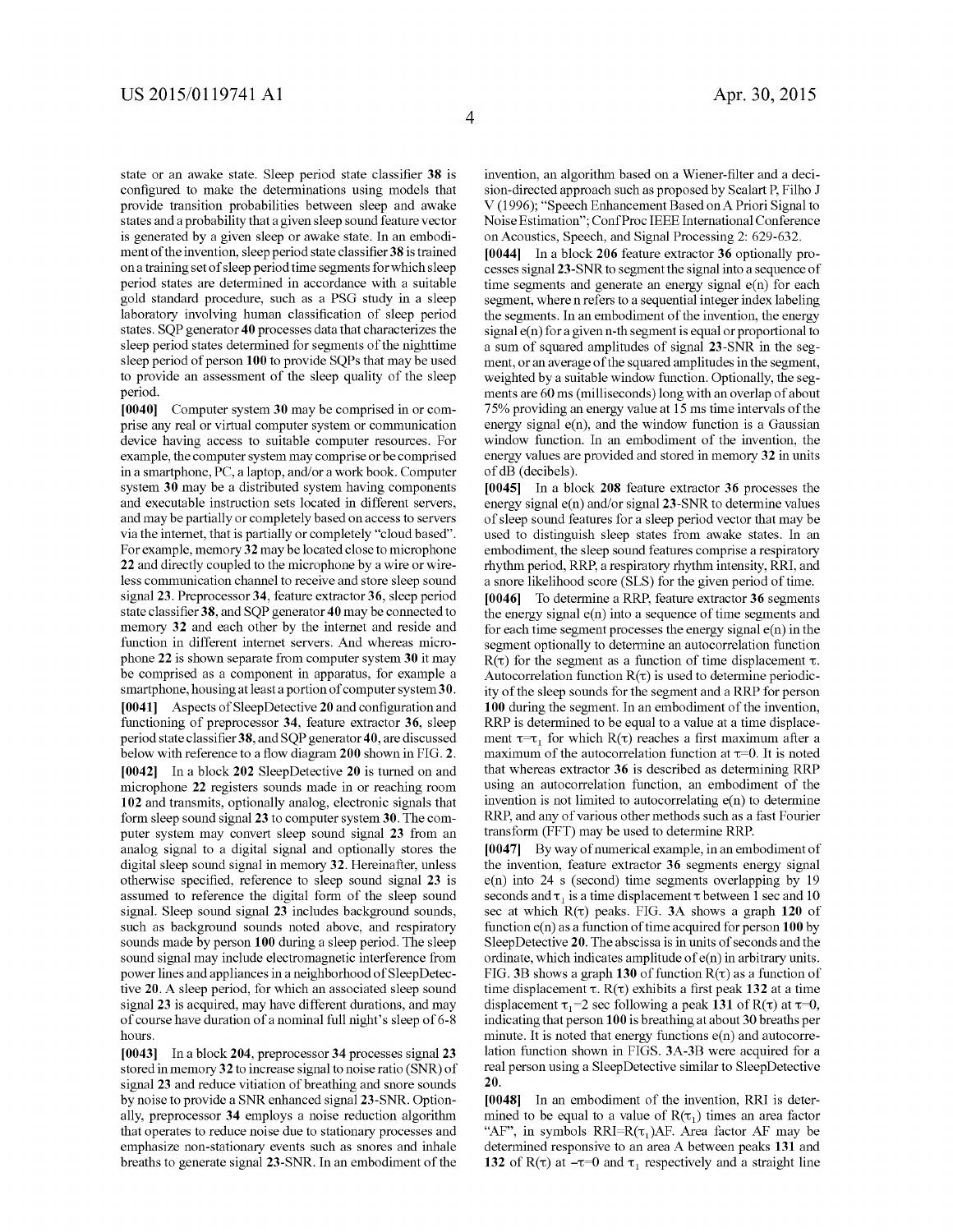tangent to the peaks. FIG. 3C shows a graph  $140$  of  $R(\tau)$  and a line 141 having slope "a" as a function of  $\tau$  that is tangent to peaks **121and122.** The area A responsive to whichAF may be determined is shown shaded. In an embodiment of the invention, area factor AF is determined in accordance with an expression

$$
AF=\frac{1}{\tau_{peak}}\sum_{\tau=0}^{\tau_1}\; (a\tau+1-R(\tau))^2.
$$

**[0049]** To an extent that RRI is larger, the RRP with which it is associated is a more dominant characteristic of the time dependence of the energy function  $e(n)$ , and  $e(n)$  is closer to resembling a harmonic function with frequency 1/RRP.

**[0050]** Feature extractor **36** generates a snore likelihood score SLS as a measure of snore likelihood. To generate the SLS, feature extractor **36** optionally processes each time segment into which energy signal e(n) is segmented and corresponding time segment of signal 23-SNR to determine if the time segment of e(n) (and corresponding time segment of 23-SNR) contains an audio event that is a candidate for identity as a snoring sound or snore. Hereinafter reference to the time segment of e(n) may be considered to include reference to the corresponding time segment of 23-SNR. Any of various snore detection algorithms may be used to determine if a given time segment of energy signal e(n) exhibits an audio event that may be a candidate for being a snoring sound. Optionally, the time segments used to identify snore candidate audio events have a same duration as the time segments used to determine RRP and RRI.

**[0051]** In an embodiment of the invention, feature extractor **36** identifies a portion of a time segment of energy signal e(n) as a snore candidate audio event, if the portion exhibits energy greater than a suitable threshold energy  $E_{th}$  and has a duration,  $\tau_d$ , greater than a suitable minimum duration  $\tau_{dmin}$ . For each snore candidate audio event, feature extractor **36** processes e(n) and/or 23-SNR to generate a snore feature set (optionally referred to as a snore feature vector) that may be used to determine whether to classify the audio event as a snore. Optionally, feature extractor **36** uses a snore model, represented by  $\lambda_s$  to determine a probability that a snore candidate audio event is a snore, and a noise model, represented by  $\lambda_N$ to determine a probability that a snore candidate audio event is noise. If x, represents a snore feature vector for an i-th snore candidate audio event that occurs at a time t,, a probability that the event is a snore may be written  $p(x,|\lambda_{\rm S})$  and the probability that the event is noise may be written  $p(x_i|\lambda_N)$ .

**[0052]** In an embodiment of the invention, feature extractor **36,** determines a value for SLS for each ofa sequence of snore detection time segments of  $e(n)$  having duration,  $\tau_{SLS}$ , and segment overlap ( $\tau_{SLS}$ - $\Delta \tau_{SLS}$ ) Feature extractor **36** therefore provides value of SLS for energy signal e(n) at  $\Delta \tau_{SLS}$  time intervals, that is, a resolution of  $\Delta \tau_{SLS}$  seconds.

**[0053]** In an embodiment of the invention, feature extractor **36** determines an event score,  $s(x_i)$ , responsive to  $p(x_i|\lambda_s)$  and  $p(x,|\lambda_N)$  for a snore candidate audio event, and a value for SLS responsive to  $s(x)$ . Optionally, the event score  $s(x)$  is a function of a ratio of  $p(x,|\lambda_{\rm S})/p(x,|\lambda_{\rm N})$ . In an embodiment s(x<sub>i</sub>) is determined in accordance with an expression,

and a value for SLS for a given snore detection time segment is determined equal to a maximum of event scores  $s(x)$  for snore candidate audio events that occur at corresponding times q during the snore detection time segment. In symbols,

 $SLS = max{ s(x_i): t, \text{etcSLS } }$ .

In an embodiment of the invention,  $\lambda_{\rm s}$  and  $\lambda_{\rm N}$  may be a Gaussian mixture models or an Adaboost classifier,  $\tau_{SLS}$  has duration of 60 seconds and  $\Delta \tau_{SLS}$  a duration of 5 seconds.

**[0054]** In a block **210** sleep state classifier **38** uses sleep sound features RRP, RRI and SLS determined by feature extractor **36** to determine sleep states for each of a sequence of time segments of duration  $T_s$ , hereinafter also referred to for convenience as "epochs", during person **lOO's** nighttime sleep. Optionally, the first epoch of the sequence occurs at a time t<sub>o</sub> substantially at a time at which person 100 lies down to go to sleep and a last epoch in the sequence occurs at a time  $t<sub>r</sub>$  substantially at a time at which the person awakes and rises from sleep. If any of sleep sound features RRP, RRI and SLS were determined by feature extractor **36** for time periods having duration different from  $T_s$ , sleep state classifier  $38$ averages or otherwise appropriately processes the sleep sound features to provide sleep sound features that correspond to the durations of the epochs.

**[0055]** Let a sleep sound feature vector having values for RRP, RRI and SLS for a given epoch in the sequence at a time t be referred to as an "epoch feature vector" and be represented by  $X_E(t)$ . Let a sleep period state which person 100 experiences during an epoch at time t be represented by ST(t) and be referred to as an epoch state. In an embodiment of the invention, sleep state classifier **38** processes epoch feature vectors  $X_E(t_o)$ ,  $X_E(t_1)$ ...  $X_E(t_J)$  for the sequence of epochs at times  $t_j$ ,  $0 \le j \le J$ , of the nighttime sleep period of person **100** using an optionally second order GMM and an optionally two state HMM to determine whether an epoch state " $ST(t)$ " for an epoch at time  $t_i$  is a sleep state "S" or an awake state "A".

[0056] For a given epoch feature vector  $X_E$ , the GMM provides a probability that  $X_E$  is generated by a sleep state "S" or an awake state "A". If the parameters, that define the GMM are represented by  $\hat{\lambda}$ , the probability of a given  $X_F$  being generated by a sleep state S may be written  $p(X<sub>E</sub>\lambda, S)$ , and the probability that  $X<sub>E</sub>$  is generated by an awake state A is given by  $p(X_{E}|\hat{\lambda}, A)$ . The GMM parameters represented by  $\hat{\lambda}$ include an average µand standard deviation *a* for each of the components RRP, RRI and SLS of the vectors  $X_E$  and a correlation matrix  $\Sigma$  for the components.

**[0057]** The HMM provides a transition matrix that provides a probability that a sleep state S or awake state A for an epoch at time  $t_i$ , remains the same for the next epoch at time  $t_{i+1}$  or transitions to an awake state A or a sleep state S respectively. If the transition matrix for the two state HMM is represented by "TM", the transition probabilities may be represented by  $T(S\rightarrow S)$ ,  $T(A\rightarrow A)$ ,  $T(S\rightarrow A)$ , and  $T(A\rightarrow S)$ , where the arguments indicate the transitions to which the probabilities refer.

[0058] The parameters GMM represented by  $\lambda$  and the transition probabilities in the HMM matrix are determined in a training procedure using a training set of epochs for which sleep and awake states have been determined using an appropriate gold standard such a PSG and optionally human observation and discrimination.

**[0059]** In terms of the GMM and HMM, a probability of person 100 being in an epoch state  $ST(t)$  for an epoch at time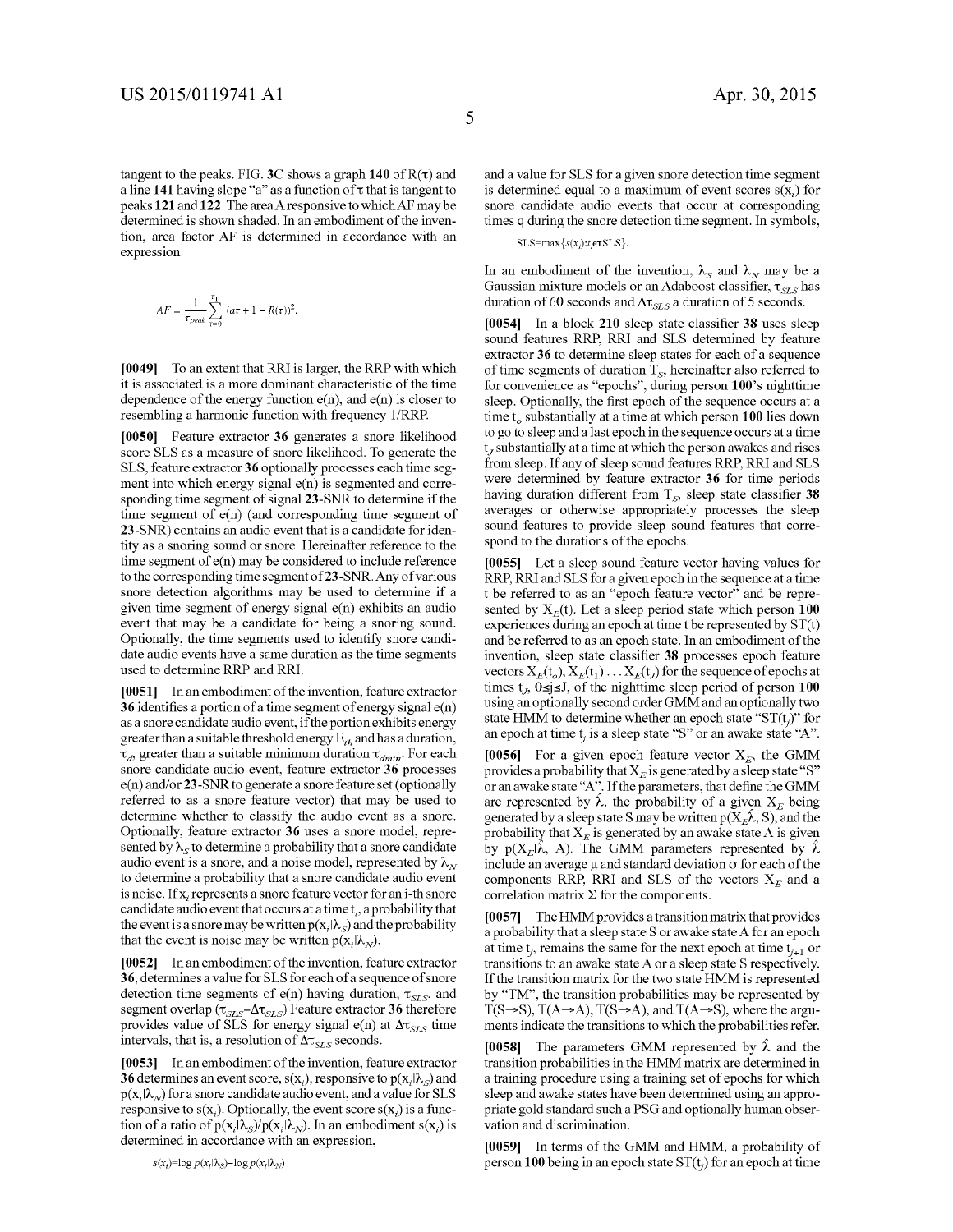$t_i$  and SleepDetective 20 registering an epoch vector  $X_s(t_i)$  if person 100 is in an epoch state  $ST(t_{j-1})$  at time  $t_{j-1}$  may be given by an expression,

$$
p(X_{\mathcal{S}}(t_i)|\hat{\lambda}, \mathcal{ST}(t_i)T(\mathcal{ST}(t_{i-1}) \rightarrow \mathcal{ST}(t_i)).
$$

[0060] Given the sequence of J+1 epoch feature vectors  $X_E(t_o), X_E(t_1) \ldots X_E(t_J)$  determined by SleepDetective 20 for person 100, a probability P(J) that the sequence was generated by a corresponding sequence of epoch states  $ST(t_o)$ ,  $ST(t_1) \ldots ST(t_J)$  may be expressed as,

$$
P(J) = p_o \Pi_1^J p(X_S(t_i) | \hat{\lambda}, \mathcal{ST}(t_i)) T(\mathcal{ST}(t_{i-1}) \rightarrow \mathcal{ST}(t_i)),
$$

where the probability  $p_o = p(X_s(t_o)|\hat{\lambda}, ST(t_o))$  of a first state in the sequence is considered to have a known value.

[0061] In an embodiment of the invention, sleep state classifier 38 determines a sequence, hereinafter referred to as a "most probable sequence (MPS)" of epoch states  $ST(t_0)^*$ ,  $ST(t_1)^* \dots ST(t_n)^*$  that maximizes P(J), optionally using a Viterbi algorithm. Sleep state classifier 38 may use the MPS and a probability that the MPS determines for an epoch state being a sleep state or an awake state to calculate a sleep state classification metric (CM) for the epoch that is advantageous in discriminating sleep states from awake states. If  $p(t,A)$  is a probability provided by the MPS that person 100 is in an awake state during the epoch at a time  $t_i$  and  $p(t_i, S)$  is a probability that the person is in a sleep state, the classification metric CM(t) be determined by an expression,

#### CM(t)= $\alpha$  log [ $p(t,A)/p(t,S)$ ],

where  $\alpha$  is a normalizing constant and log may be the natural logarithm, that is the logarithm to the base e. In an embodiment, sleep period state classifier 38 determines whether person 100 is in an awake state if  $CM(t)$  is less than a classifier threshold, CT, and in a sleep state if  $CM(t_i)$  is greater than the CT threshold.

[0062] FIG. 4A shows a graph 300 showing a CM( $t_i$ ) curve 302 determined in accordance with an embodiment of the invention, for the nighttime sleep period of person 100 from a time of lights out when the person lay down to sleep to a time about eight and a half hours later at lights on when the person awoke and rose from sleep. The abscissa of the graph is graduated in minutes, the ordinate is graduated in arbitrary units and a CT threshold 304 is shown equal to 0. SleepDetective 20 determines that person 100 is in a sleep state when the CM $(t_i)$  curve 302 is greater than CT threshold 304.

[0063] Data used to provide graph 300 and the CM(t<sub>i</sub>) curve 302 shown in the graph was acquired in an experiment conducted with a real person by a SleepDetective in accordance with an embodiment of the invention similar to SleepDetective 20 during a nighttime sleep period of the person. The data for graph 300 was acquired simultaneously with control data acquired using PSG apparatus. The control data was used to distinguish awake states and various sleep states of the person during the nighttime sleep period. Among the sleep states distinguished by the control data are REM sleep and NREM sleep states Sl, S2, S3 and S4. FIG. 4B shows a graph 320 having a sleep period state curve 322 which indicates the various sleep and awake states distinguished by the PSG apparatus for the person's nighttime sleep period.

[0064] Analysis of the data and curves shown in graphs 300 and 320, and similar data acquired for sleep periods of other people indicate that a SleepDetective similar to SleepDetective 20 distinguishes sleep states and awake states with about 82% accuracy.

[0065] In a block 212 of algorithm 200 sleep and awake states determined by sleep period state classifier 38 responsive to the classification metric  $CM(t<sub>i</sub>)$  and classification threshold CT are used by SQP generator 40 to calculate values for at least one of various SQPs that may be used to indicate quality of sleep for person 100. By way of example, an SQP that may be used to indicate a person's quality of may be: total sleep time (TST)—a sum of the durations of sleep states in a sleep period; sleep latency (SL)—an elapsed time to falling asleep from a time of lying down to go to sleep; sleep efficiency (SE)—a ratio between TST and total time spent lying down to sleep during the sleep period; wake-time after sleep onset (WASO)—a sum of the durations of awake states during the sleep period; and an awakening index (AI) equal to an average number of times per hour a person awakes from sleep during the sleep period.

[0066] The following SleepDetective SQP table shows values and standard deviations for the SQPs listed above that were acquired for sleep periods of 95 people by a PSG apparatus and a SleepDetective in accordance with an embodiment of the invention similar to SleepDetective 20.

| SleepDetective SOP |                 |                 |
|--------------------|-----------------|-----------------|
| SOP                | PSG             | SleepDetective  |
| $SL$ (min)         | $64.3 \pm 69.0$ | $54.8 \pm 59.2$ |
| SE(%)              | $65 \pm 13$     | $69 \pm 16$     |
| TST (min)          | $290 \pm 58$    | $309 \pm 68$    |
| WASO (min)         | $43 \pm 31$     | $52 \pm 54$     |
| AI(e/hr)           | $4.7 \pm 3.3$   | $5.3 \pm 5.1$   |

[0067] The SleepDetective SQP table shows that values for SPQs acquired by the SleepDetective in accordance with an embodiment of the invention and the PSG apparatus are in substantial agreement and are well within standard deviations of each other.

[0068] Whereas in the above example, an HMM model was configured having only two sleep period states, an awake state and a sleep state, an embodiment of the invention is not limited to distinguishing two states one of which is a sleep state. For example, in an embodiment of the invention, sleep period feature vectors in accordance with an embodiment of the invention may be used to distinguish REM sleep states and NREM sleep states as well as awake states. Optionally, the sleep vectors used to distinguish REM and NREM sleep states include at least one feature, a "!ability feature", that that provides a measure of lability of activity of a person during a sleep period. The at least one feature may comprise a feature or any combination of features chosen from the group of features comprising a measure of respiration rate variability (RRV), variability of time delay (VOD) between a breath inhale and a breath exhale, variability in RRI, and snores duration.

[0069] FIG. 5 shows a graph 340 that indicates how RRV in accordance with an embodiment of the invention may be used to indicate a REM sleep state. Graph 340 shows a curve 342 ofRRP acquired for a woman during a nighttime sleep period by a Sleep Detective in accordance with an embodiment of the invention similar to Sleep Detective 20. REM states during the nighttime sleep period were determined using a PSG apparatus and are indicated by brackets 344. The graph indicates that the REM sleep states 344 identified by the PSG apparatus substantially coincide with periods of elevated respiration rate variability RRV.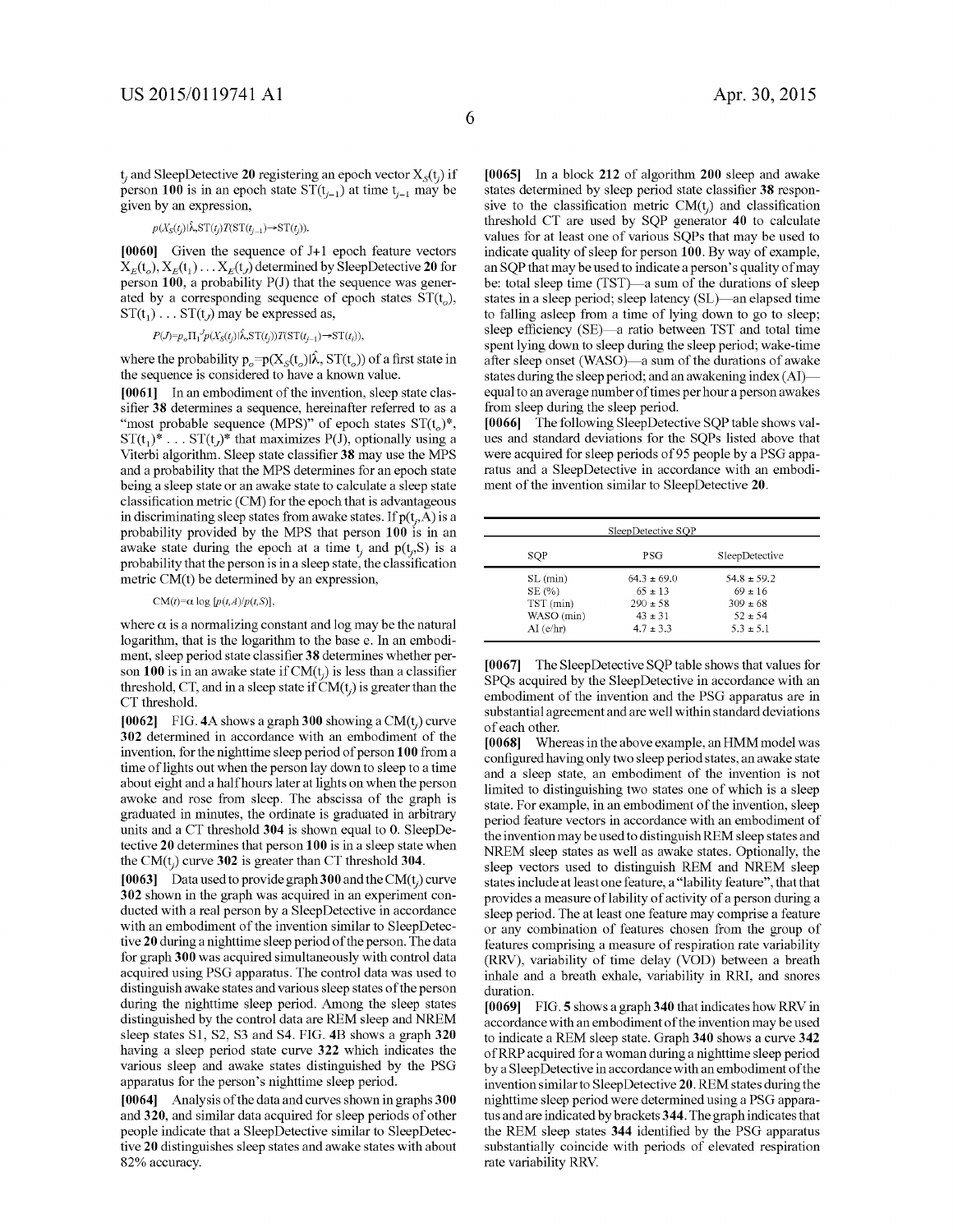7

**[0070]** In the description and claims of the present application, each of the verbs, "comprise" "include" and "have", and conjugates thereof, are used to indicate that the object or objects of the verb are not necessarily a complete listing of components, elements or parts of the subject or subjects of the verb.

**[0071]** Descriptions of embodiments of the invention in the present application are provided by way of example and are not intended to limit the scope of the invention. The described embodiments comprise different features, not all of which are required in all embodiments of the invention. Some embodiments utilize only some of the features or possible combinations of the features. Variations of embodiments of the invention that are described, and embodiments of the invention comprising different combinations of features noted in the described embodiments, will occur to persons of the art. The scope of the invention is limited only by the claims.

**1.** A method of distinguishing sleep period states that a person experiences during a sleep period, the method comprising:

using a non-contact microphone to acquire a sleep sound signal representing sounds made by a person during sleep;

segmenting the sleep sound signals into epochs;

- generating a sleep sound feature vector for each epoch wherein at least one feature vector comprises a value for a respiration rate period (RRP) determined responsive to an autocorrelation function as a function of time displacement for sleep sounds that occurred during the epoch;
- processing the feature vectors using a first model that gives a probability that a given sleep period state experienced by the person in a given epoch exhibits a given sleep sound feature vector and a second models that gives a probability that a first sleep period state associated with a first epoch transitions to a second sleep period state associated with a subsequent second epoch to determine a sleep period state of the person from a plurality of possible sleep period states for each of the epochs.

**2.** The method according to claim **1** wherein the first model comprises a Gaussian mixture model (GMM) and the second model comprises a hidden Markov model (HMM).

**3.** (canceled)

**4.** The method according to claim **1** wherein processing the feature vectors using the first and second models to determine a sleep period state for each of the epochs comprises determining for each epoch a probability that the person is experience an awake state  $p(A)$  and a probability  $p(S)$  that the person is experiencing a sleep state during the epoch.

**5.** The method according to claim **4** and comprising determining a value for a classification metric, CM, for the epoch responsive to  $p(A)$  and  $p(S)$  for the epoch.

**6.** The method according to claim **5** and determining that the person is experiencing an awake state or a sleep state during the epoch responsive to the value of the CM and a classifier threshold for the CM value.

**7.** The method according to claim **1** and comprising using the determined sleep period states to determine a sleep quality parameter (SQP) indicative of a quality of sleep for the person.

**8.** The method according to claim **7** wherein using the sleep period states to determine a SQP comprises determining a value for at least one, or any combination of: a total sleep time (TST); sleep latency (SL); sleep efficiency (SE); wake-time after sleep onset (WASO); and/or an awakening index (AI).

**9.** The method according to claim **1** wherein the sleep sound vector comprises a value for at least one of, or for each of any combination of: a respiration rate period (RRP); a respiration rate intensity (RRI); a snore likelihood; and/or at least one lability feature.

**10.** The method according to claim **9** wherein determining a value for RRP comprises determining an autocorrelation function as a function of time displacement for sleep sounds that occurred during the epoch.

**11.** The method according to claim **10** wherein determining a value for RRI comprises determining a line tangent to a maximum of the autocorrelation for a time displacement equal to zero and a first maximum of the correlation function for a time displacement greater than zero.

**12.** The method according to claim **11** and comprising determining a value for an area factor responsive to an area between the tangent line and the autocorrelation function, and determining a value for RRI responsive to the area function and the magnitude of the first maximum.

**13.** A method of distinguishing sleep period states that a person experiences during a sleep period, the method comprising:

using a non-contact microphone to acquire a sleep sound signal representing sounds made by a person during sleep;

segmenting the sleep sound signal into epochs;

- generating a sleep sound feature vector for each epoch;
- for at least one epoch identifying a portion of the sleep sound signal having an energy greater than a threshold energy and duration greater than a minimum duration; determining a snore feature vector for the portion;

determining a probability, p(snore), that the portion exhib-

- its a snore and a probability, p(noise), that the portion exhibits noise rather than a snore responsive to the snore feature vector;
- determining a snore likelihood for the sound feature vector of the at least one epoch responsive to p(snore) and p(noise); and
- processing the feature vectors using a first model that gives a probability that a given sleep period state experienced by the person in a given epoch exhibits a given sleep sound feature vector and a second model that gives a probability that a first sleep period state associated with a first epoch transitions to a second sleep period state associated with a subsequent second epoch to determine a sleep period state of the Person from a plurality of possible sleep period states for each of the epochs.

**14.** The method according to claim **13** wherein determining the snore likelihood comprises determining the snore likelihood equal to a snore likelihood score (SLS) that is a function of  $p(\text{snore})$  and  $p(\text{noise})$ .

**15.** The method according to claim **14** wherein determining SLS comprises determining an event score equal to (log  $p(snore)$ -log  $p(noise)$  for the portion.

**16.** The method according to claim **15** wherein determining SLS comprises determining SLS to be equal to a maximum of event scores for portions of the sleep sound signal in the epoch.

17. The method according to claim 9 wherein a lability feature comprises least one of, or any combination of: a measure of respiration rate variability (RRV), variability of